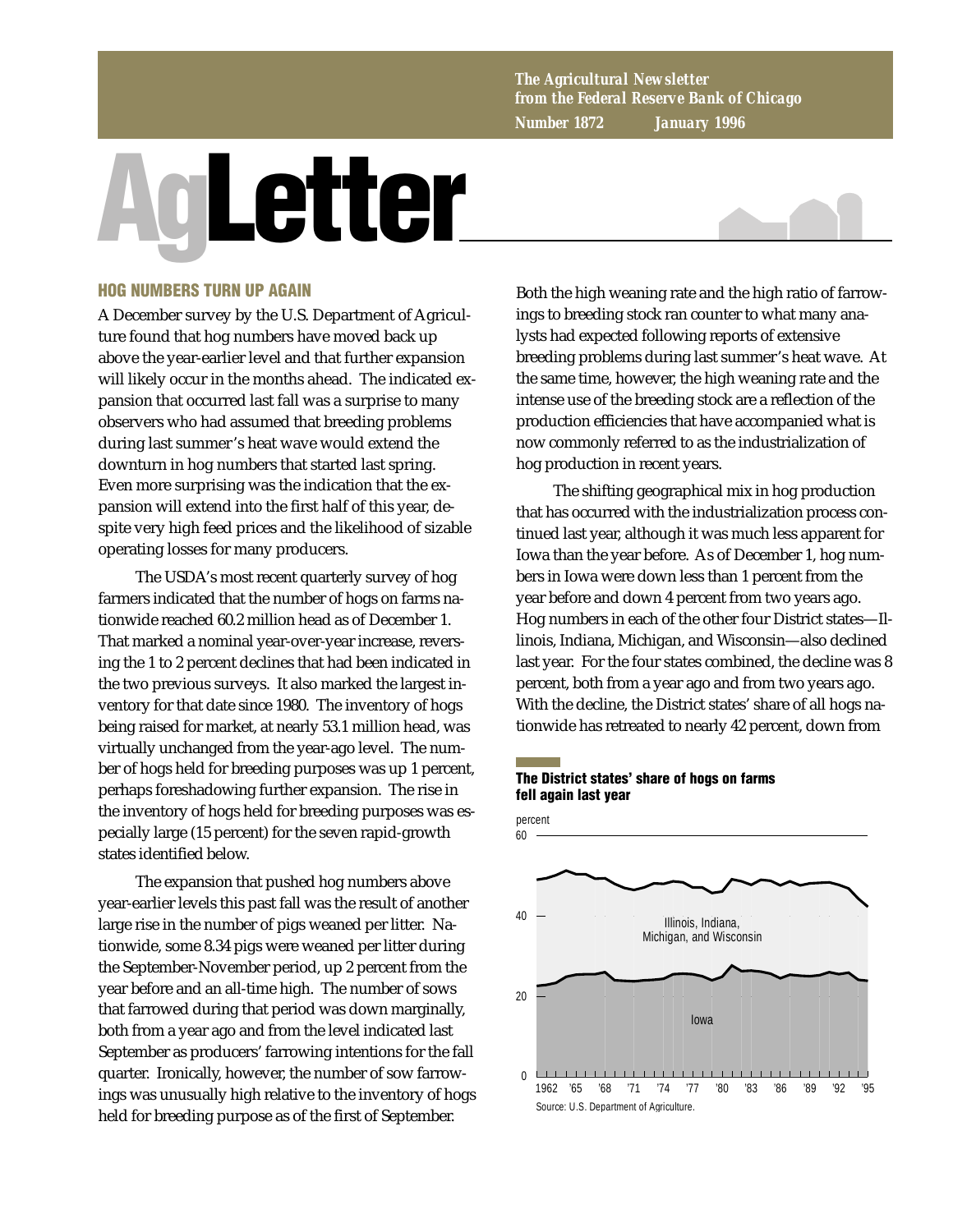47 percent two years ago and the more typical range of 48 to 50 percent that generally prevailed from the early 1960s through the early 1990s.

As the District states' share of hogs has edged lower, dramatic growth in a handful of other states has more than made up the difference. There have been only seven states with consistent growth over the last five years which culminated in a rise in hog numbers that significantly exceeded the 11 percent gain nationwide since 1990. Only two of the seven rapid-growth states—Missouri and North Carolina—are among the 16 states traditionally labeled as major hog producing states. Collectively, hog numbers in Missouri and North Carolina rose 13 percent last year and have more than doubled over the last five years. In comparison, hog numbers in the five District states, as well as in the other nine remaining "major" hog producing states, have declined 3 percent over the last five years.

Outside of the traditional hog-raising areas, the growth in hog production has been especially apparent in five states: Colorado, Mississippi, Oklahoma, Utah, and Wyoming. The five-year rise in hog numbers in those states ranged from 65 percent in Mississippi to 375 percent in Oklahoma and for the five states combined was 180 percent. The phenomenal growth of the past two years has already propelled Oklahoma's state ranking in hog numbers ahead of four traditional hog raising states (Georgia, Kentucky, Tennessee, and Wisconsin) and within near-term striking distance of four others (Michigan, Kansas, Pennsylvania, and South Dakota).

Together, the seven rapid-growth states now account for 23 percent of all hogs on farms nationwide, double their share of five years ago. For the most part, the rapid-growth states have been affiliated with the proliferation of the so-called mega hog farms. These large hog farms remain highly controversial, largely because of environmental concerns related to the handling of animal wastes. In addition, these large farms entail substantial differences in operational practices and marketing arrangements as compared with the more traditional "family farm" system of raising hogs. Nevertheless, it is increasingly clear that large farms enjoy greater production efficiencies. Numerous studies, for example, have noted the more intense use of breeding herds and the higher weaning rates on large farms which translate into more pork per sow. Reflecting the latter, the number of pigs saved per litter among producers in the seven rapid-growth states last year averaged 8.6, about 5 percent better than the average of 8.2 pigs per litter for all other states. Oklahoma, where hog numbers have more than tripled the last two years, had the highest weaning rate, 9.3 pigs per litter. In comparison, hog farmers in Iowa weaned an average of 8.3 pigs per litter last year while the weaning rate for the other four District states ranged from 7.9 in Wisconsin to 8.2 in Indiana.

Analysts who focus on near-term trends in the livestock and poultry complex are perplexed, on the one hand, by the evidence of extraordinarily tight grain supplies and, on the other hand, by the evidence of an upturn in hog numbers and a continuing expansion throughout the livestock and poultry complex. Conventional wisdom suggests that the decline in available feed supplies this year will necessitate slower growth and perhaps outright declines in at least some component of the livestock and poultry complex. However, the latest USDA survey of hog farmers points to further slight expansion overall. In conjunction with the slightly larger inventory of hogs held for breeding purposes, producers intentions' reportedly are to increase sow farrowings for the December-May period by 1 percent. If producers follow through with those intentions and if the uptrend in pigs per litter continues unabated, the number of pigs born and raised from December through May could be 3 percent more than in the same period a year ago.

The implications of the latest survey are that pork production will register another increase in 1996. Preliminary tallies show pork production in the year just ended was up nearly 1 percent as first-half gains offset declines during the second half of the year. Because of a strong rise in exports, however, per capita supplies of pork available to domestic consumers declined about 1.5 percent in 1995. The number of hogs shipped to packing plants will likely remain below the year-earlier levels this winter. By the second quarter, however, hog marketings and pork production will likely move above yearearlier levels. The gains will likely widen to around 4 percent in the second half if producers are expanding as indicated in the latest quarterly report.

In addition to rising pork production, all other components of the livestock, dairy, and poultry complex appear to be expanding. Reflecting this, the latest USDA projections for 1996 point to increases of 2.8 percent for all red meats, 5.7 percent for poultry meats, 2.7 percent for milk, and 2.8 percent for eggs. For each case component, the projected increase for this year exceeds the rise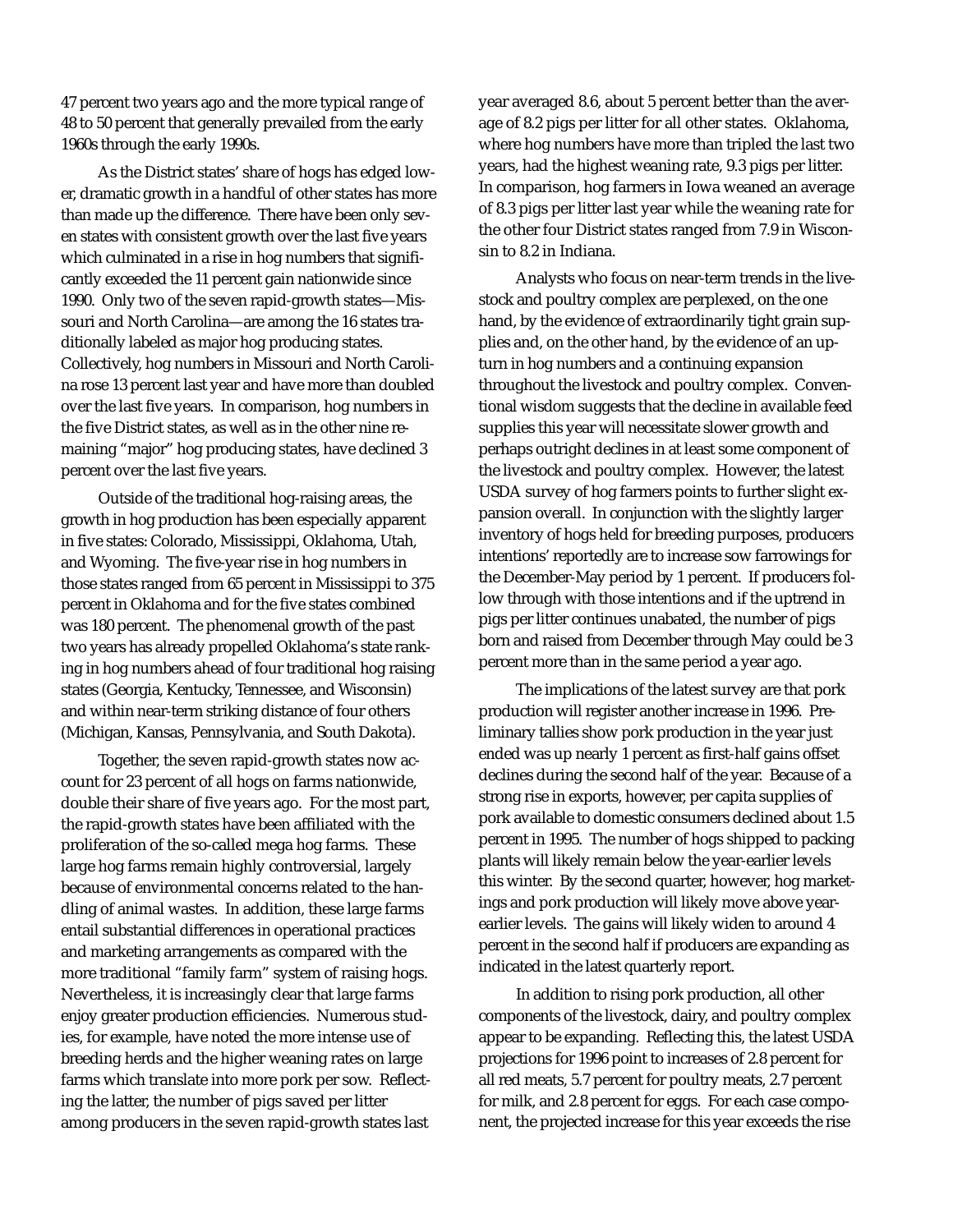### **1995 Farm Prices in Perspective**

### index, 1990-92=100 **All Commodities**



J MM J S N







recorded in the year just completed. The expansion in all areas of livestock and poultry production seems to be inconsistent with the evidence of sharply lower feed supplies and the apparent need to lower feeding rates. Simultaneously, the widespread expansion indicated for the entire livestock and poultry complex suggests ample domestic supplies, even with further strong growth in exports. Hence livestock prices may remain under downward pressure this year. In the year just completed, barrow and gilt prices averaged about \$42.35 per hundredweight. This year's average will likely be somewhat lower given current prospects for rising production of pork and all meats.

Iowa State University reports the break-even cost of production for hogs marketed in December exceeded \$45 per hundredweight. The break-even on hogs now being raised for market will be even higher as the feeding costs incorporate more of the recent highs in for corn prices and the possibility that still higher corn prices may be needed to ration the lower feed supplies. Production costs vary widely among hog producers. But even the most efficient will experience very narrow margins, while the average-cost producers will experience

sizable losses. More producers will exit the industry this year than in recent years. The very large, low cost producers are not likely to scale back production much and some of the newer operations will likely bring more capacity on stream this year. Whether these dynamics translate into as much pork production for 1996 as now indicated remains to be seen.

# *Gary L. Benjamin*

Agletter (ISSN 1080-8639) is published monthly by the Research Department of the Federal Reserve Bank of Chicago. It is prepared by Gary L. Benjamin, economic adviser and vice president, Mike A. Singer, economist, and members of the Bank's Research Department, and is distributed free of charge by the Bank's Public Information Center. The information used in the preparation of this publication is obtained from sources considered reliable, but its use does not constitute an endorsement of its accuracy or intent by the Federal Reserve Bank of Chicago.

To subscribe, please write or telephone: Public Information Center Federal Reserve Bank of Chicago P.O. Box 834 Chicago, IL 60690-0834 Tel. no. 312-322-5111